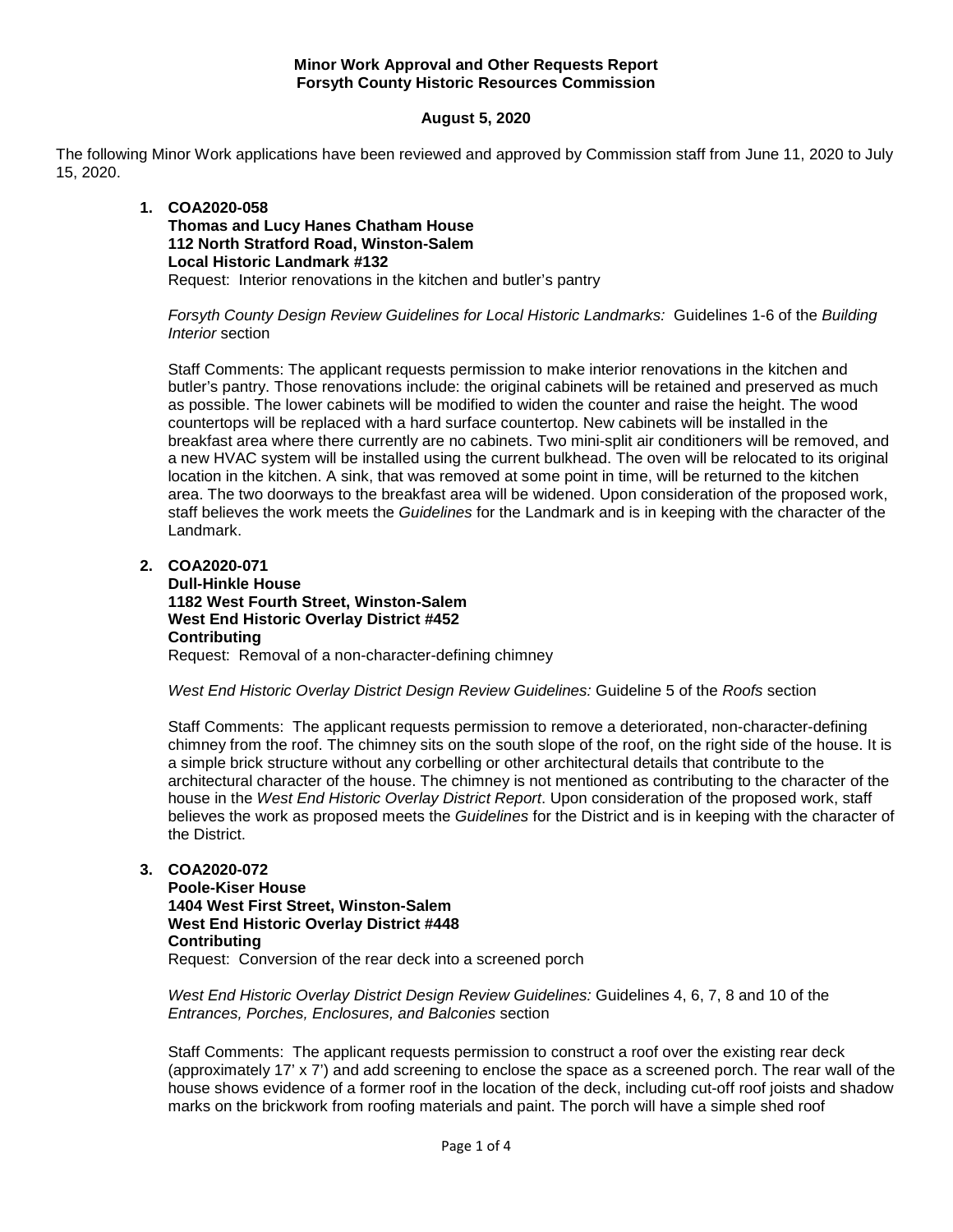supported on wooden posts with shingles to match the existing house roof. Upon consideration of the proposed work, staff believes the work as proposed meets the *Guidelines* for the District and is in keeping with the character of the District.

**4. COA2020-73**

**House 900 South Church Street, Winston-Salem Old Salem Historic District, #97 Contributing** Request: Removal of a dead Black Locust tree

*Old Salem Historic District Guide to the Certificate of Appropriateness (COA) Process and Design Review Guidelines:* Guideline 4 of the *Significant Landscape Features* section

Staff Comments: The applicant requests permission to remove one Black Locust tree. Historic Resources staff and the City's Urban Forester reviewed the tree on site. Below is the report from the Urban Forester:

*The tree in question, (a Black Locust (Robinia pseudoacacia) is located at the rear of the property near Church Street and is undeniably dead. The conk spores of the decay fungus Phellinus robinae can be seen on the trunk in multiple locations. This is a fungus that almost exclusively targets Black locust trees and is known to be an indicator of stem decay. The tree has a noticeable lean towards the neighboring property on Church Street and is capable of causing damage to person or property in the event of failure. Considering the tree is dead and no longer making positive contributions to the District, I recommend it be given priority for removal.*

Upon consideration of the proposed work, staff believes the work as proposed meets the *Guidelines* for the District and is in keeping with the character of the District.

#### **5. COA2020-074**

#### **Right-of-Way near 823 South Main Street, Winston-Salem Old Salem Historic District Noncontributing** Request: Removal of a dead Ash tree

*Old Salem Historic District Guide to the Certificate of Appropriateness (COA) Process and Design Review Guidelines:* Guideline 4 of the *Significant Landscape Features* section

The applicant requests permission to remove one Ash tree in the Right-of-Way. The Urban Forester and I reviewed the tree on site. Below is the official report of the Urban Forester:

*I request a COA for the removal of a dead 11" dbh Ash tree planted in the City ROW at 823 S. Main Street in Historic Old Salem. The tree in question has been killed by the activity of the Emerald Ash Borer. It was noticed this morning while on site to assess another tree. There is no foliage to speak of and the bark is sloughing away from the trunk revealing the "S" shaped galleries of borer activity. Ash trees become very brittle once dead, and we would like to remove the tree in an expedited manner to avoid limb breakage over the heavily used sidewalk.*

Upon consideration of the proposed work, staff believes the work as proposed meets the *Guidelines* for the District and is in keeping with the character of the District.

#### **6. COA2020-075**

**Michael A. Angelo House 606 North Broad Street, Winston-Salem West End Historic Overlay District #82 Contributing** Request: Installation of a stone walkway with steps

*West End Historic Overlay District Design Review Guidelines:* Guidelines 7, 9, and 11 of the *Walkways, Steps, and Railings* section

Staff Comments: The applicant requests permission to install a walkway to connect the driveway and front entrance. The walkway will be constructed of natural bluestone or flagstones in a stepping stone layout. It will include a set of five stone slab steps that navigate a change in the grade. The new walkway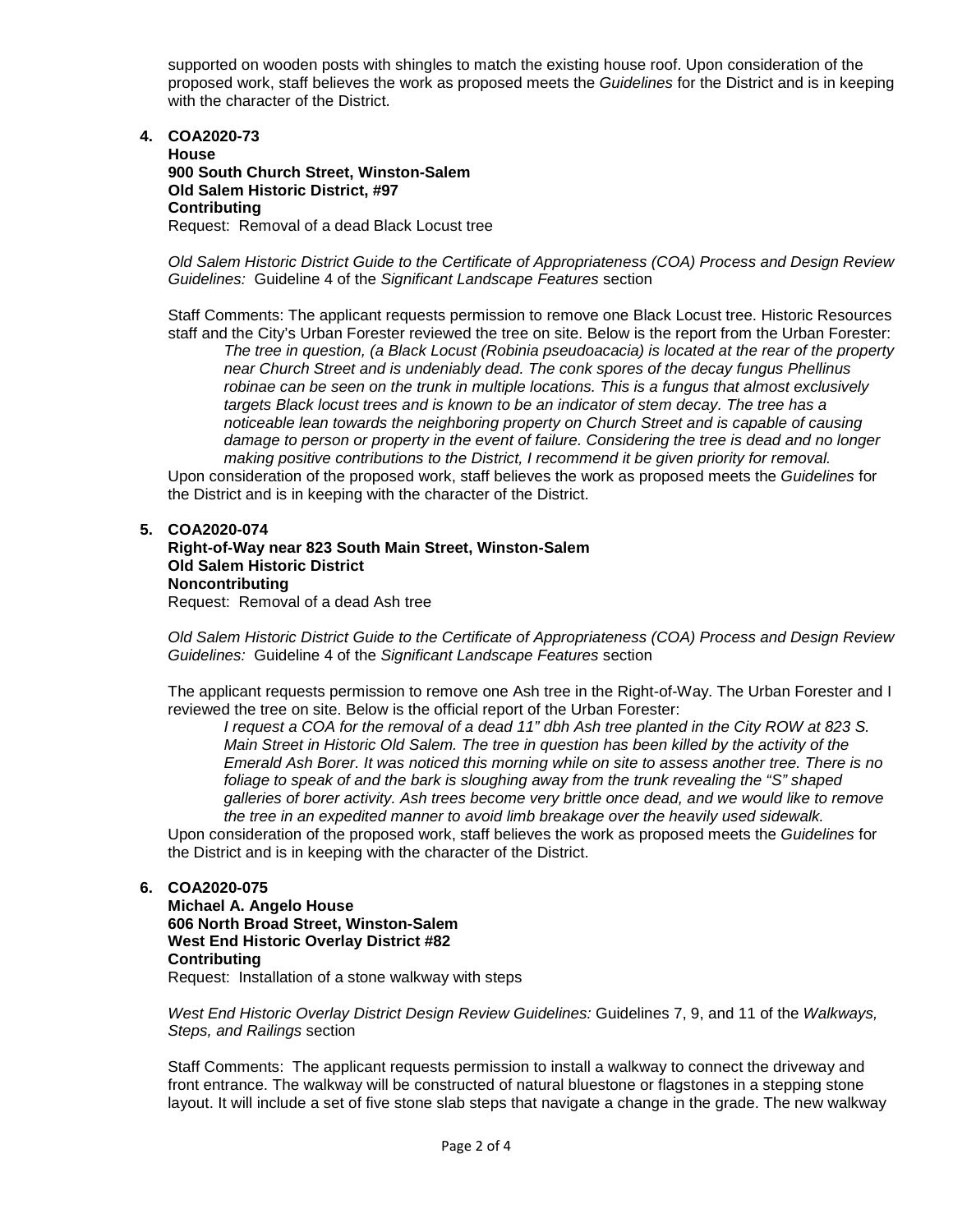will not impact any significant site features or the topography. Upon consideration of the proposed work, staff believes the work as proposed meets the *Guidelines* for the District and is in keeping with the character of the District.

## **7. COA2020-076**

**William W. Barnhardt House 1138 West End Boulevard, Winston-Salem West End Historic Overlay District #536 Contributing** Request: Replacement of asphalt shingle roof

*West End Historic Overlay District Design Review Standards:* Standards 1 and 3 of the *Roofs* section

Staff Comments: The applicant requests permission to remove the existing three-tab asphalt shingles from the roof and replace them with architectural shingles in dark charcoal or black. Upon consideration of the proposed work, staff believes the work as proposed meets the *Standards* for the District and is in keeping with the character of the District.

#### **8. COA2020-078**

**Cedar Avenue, Winston-Salem Old Salem Historic District Contributing** Request: Removal of a damaged Cedar tree

*Old Salem Historic District Guide to the Certificate of Appropriateness (COA) Process and Design Review Guidelines:* Guideline 4 of the *Significant Landscape Features* section

Staff Comments: The applicant requests permission to remove one damaged Cedar tree. Historic Resources staff and the City's Urban Forester reviewed the tree on site. Below is the report from the Urban Forester:

*They should be allowed to remove this tree. Half of the foliage is gone due to storm damage and what remains is not worth saving due to the fact it has been so thoroughly diminished aesthetically and physiologically.* 

Upon consideration of the proposed work, staff believes the work as proposed meets the *Guidelines* for the District and is in keeping with the character of the District.

## **9. COA2020-079**

**Jacob Lott Ludlow House 434 Summit Street, Winston-Salem West End Historic Overlay District #107 Contributing**

Request: Removal of a non-original concrete retaining wall

*West End Historic Overlay District Design Review Standards:* Standard 10 of the *Retaining and Other Landscaping Walls* section

Staff Comments: The applicant requests permission to remove a non-original concrete retaining wall in the northern side yard, adjacent to West Fifth Street. Physical evidence confirms that the wall is not an original or historic feature, and it is causing structural damage to the brick piers that support the first floor porch. Its removal and associated re-grading of the land to create a yard are not incongruous with the special character of the West End. Upon consideration of the proposed work, staff believes the work as proposed meets the *Standards* for the District and is in keeping with the character of the District.

#### **10. COA2020-080**

# **Strollway, Winston-Salem Old Salem Historic District Noncontributing**

Request: Removal and replacement of benches, trash receptacles, and bike racks